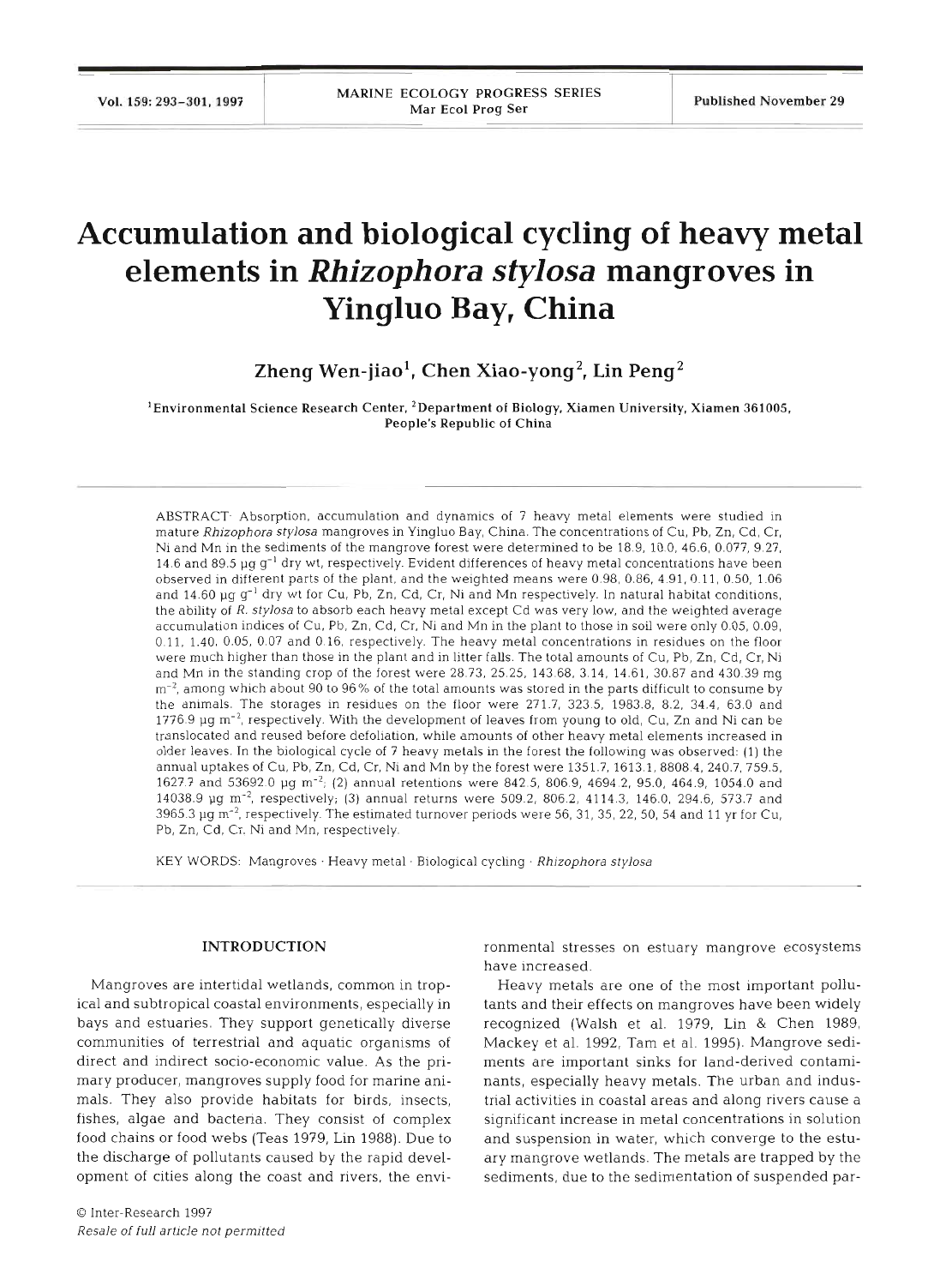ticles and various retention processes associated with surfaces of the sediment organic and inorganic matter The fates of nutrients and trace elements in sediments of mangrove swamps have been widely studied. But, few studies on the dynamics of heavy metals in the mangrove community have been reported. However, to quantify the relevance of the heavy metal accumulation process and the consequent segregation from the estuarine environment, a better knowledge of the capacity of the plant species involved in drawing the metals from sediments and releasing them as plant detritus to the estuarine food chains is needed (Lacerda & Abrao 1984).

The *Rhizophora stylosa* mangroves in Yingluo Bay, China, are one of the mangroves typical to China. Very little information is available on the characteristics of the mangroves, and most of the studies performed focused on community structure. Until now, no research data have been reported on heavy metals in sediments and plants and their dynamics in this mangrove ecosystem.

This paper deals with the absorption, accumulation and dynamics of 7 heavy metals in a *Rhizophora stylosa* forest. The aim is to reveal the actions of various heavy metals in *R. stylosa* mangroves.

## **MATERIALS AND METHODS**

The research site is located in Shankou Mangrove Nature Reserve of Yingluo Bay (21" 28' N, 119" 43' E) in China, which is sited at the northeastern edge of Beibu Gulf, the mangroves occupying an area of about 730 ha. The dominant species is *Rhizophora stylosa,* although a total of 9 mangrove species occur in this forest (Lin & Hu 1983). This is the best conserved and largest area of *R. stylosa* forest in China. The research site was protected as a national class mangrove nature reserve in 1990 and hardly suffers disturbance. The waterway, with significant freshwater input, is the Lianjiang River, which flows into the northern portion of the bay. The river is clean, because the areas which the river flows through have very few industrial activities.

The studied community is a mature pure *Rhizophora stylosa* forest of some 87 hm2 in mid-tidal zone. It is about 70 yr in age, 6 m in height, and 74 ind. per  $100 \text{ m}^2$  in density. Trunk diameters at breast height are 5 to 11 cm. The plants have well-developed stilt roots and are rich in aerial roots. The leaf area index of the forest is 2.9, and the cover is 0.9. The forest is affected by tides occurring at regular intervals. Salinity of surface soil is 21.21 **%o,** pH value 4.61 and organic matter content 13.4 % (Lin et al. 1992).

The research was conducted in 1993. Five sample sites were selected in the forest. One was at the center

of the forest, and the other 4 were about 50 m away from the center site on its 4 aspects. Each sample site was about  $100 \text{ m}^2$  At each sample sites, fresh leaf, flower, fruit, twig, branch, trunk wood, trunk bark, aerial root, stilt root and underground root of *Rhizophora stylosa* were sampled randomly, 500 g of each component was collected. Residues in four  $1 \times 1$  m<sup>2</sup> plots were all collected and 5 surface soil samples (0 to 30 cm in depth) were sampled randomly at each sites. All the samples from the 5 sites were mixed extensively according to the component. The plant samples and residue samples were taken to the laboratory immediately, washed with distilled water and dried at 60°C. Litter fall was collected continuously for 3 yr using 15 traps of  $1 \times 1$  m<sup>2</sup> hung randomly among plants about 2 m above the ground (F. Z. Zheng et al. 1996).

In order to reveal the changes of heavy metal concentrations in a leaf during its development, leaves at 3 different stages of development were sampled from the same branch: young leaf (the first leaf pair), mature leaf (the third leaf pair), and yellow leaf (turning yellow for senescence).

All the samples were dried to constant weight at 60°C, ground, and then stored for analysis. The samples were digested by  $HNO<sub>3</sub>$ -HClO<sub>3</sub>. Concentrations of Cu, Pb, Zn, Cd, Cr, Ni and Mn were analyzed with atomic absorption spectrophotometers.

The standing crop and annual increment data were from Lin et al. (1992). Data on litter fall were from F. Z. Zheng et al. (1996). The amount of residues on the floor was measured seasonally.

The standing amount of heavy metals stored in the standing crop reflects the net accumulations of elements absorbed by the forest, which is calculated from the concentrations of heavy metals in each component sampled and the biomass of the forest. The potential amount of heavy metals in the residues on the floor is also calculated from the concentration of heavy metals in each fraction of the residues and the amounts of the residues.

The absorption ability of a plant for heavy metals in the soil is generally expressed by an accumulation coefficient. It can be calculated using the formula:  $D_i = C_i/C_{\text{coll},i}$  where  $D_i$  is the accumulation coefficient for heavy metal  $i$ ,  $C_i$  is the concentration of the heavy metal in the plant, and  $C_{\text{solid}}$  is the concentration of the heavy metal in the soil.

In an ecosystem, biological cycling means the cycling of materials among soil, plants and animals. This paper only deals with the cycling between plants and soil, which includes **3** processes: uptake, retention and return (Qu et al. 1983). Annual retention is the net accumulated amount of a heavy metal element in the forest in 1 yr, obtained from the annual increment of biomass of each fraction of the forest and the concen-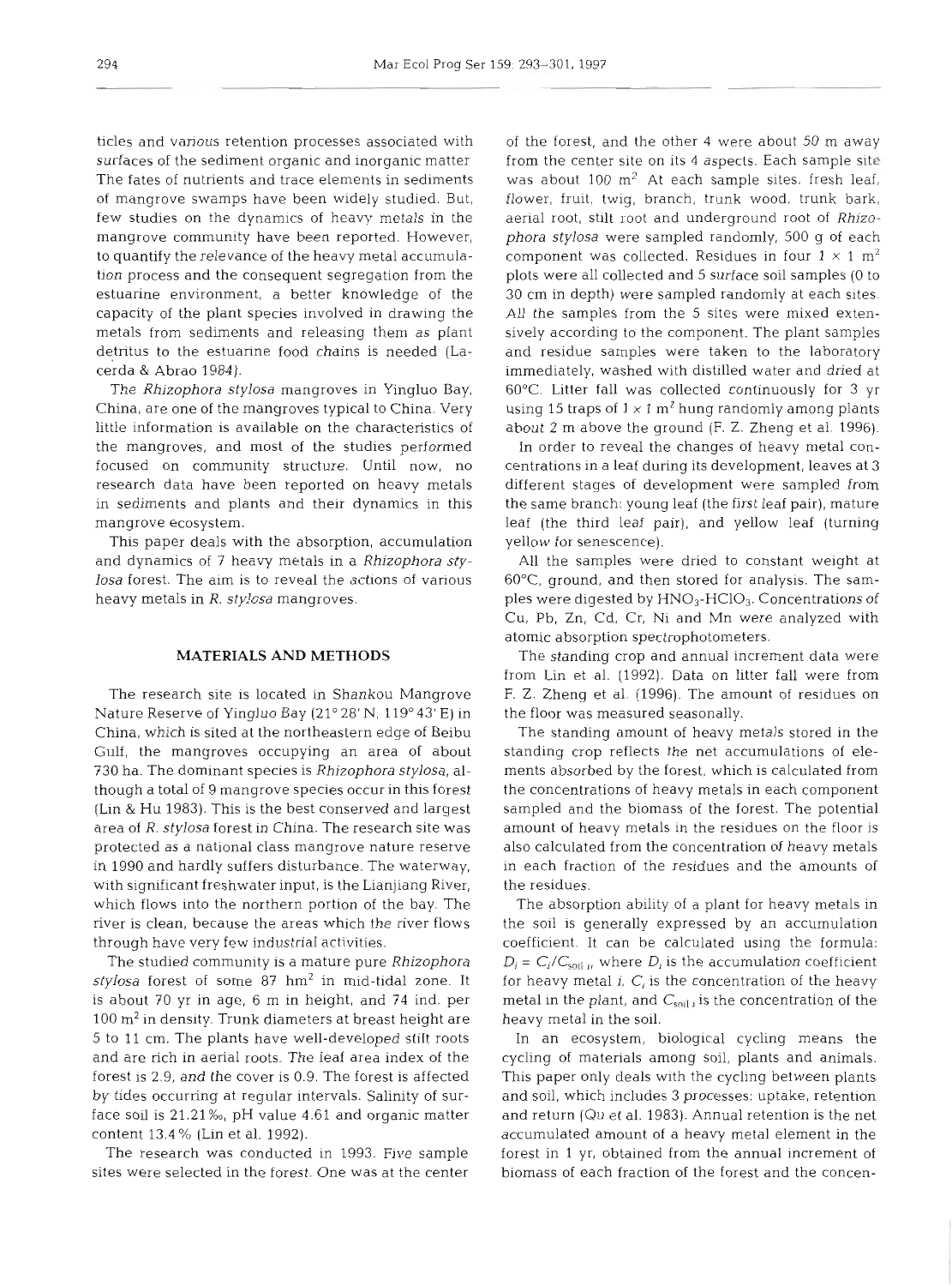trations of the elements in each fraction (Zheng & Lin 1992). Annual return is the returned amount of a heavy metal in 1 yr, including the return by litter fall, dead root and that leached by rain, etc. Because it is difficult to measure the returns of an element via dead root, root secretion and rain leaching in a mangrove swamp, we only estimated the annual return via litter fall (Zheng & Lin 1992). So, the estimated values of return are underestimated slightly. The amount of uptake is equal to the total of retentions and returns.

The turnover period of an element in vegetation is the ratio of the total amount of the element in the standing crop to that in the annual litter fall. That is  $P_i = S_i/R_i$ , where the  $P_i$  is the turnover period of element  $i$ ,  $S_i$  is the standing amount of the element, and the  $R_i$  is the annual return. The absorption coefficient, utilization coefficient and cycling coefficient can be used as another cycling index of an element between the forest and its habitats, and were calculated according to Chen & Lindley (1983).

The concentrations of Cu, Pb, Zn, Cd, Cr, Ni and Mn in sediments (0 to 30 cm deep) in the *Rhzophora stylosa*  forest of Yingluo Bay are shown in Table **1.** The mean metal concentrations were found to decrease in the order Mn > Zn > Cu > Ni > Pb > Cr > Cd. This pattern is similar to the River Tees estuary, UK, sediments reported by Davies et al. (1991). All of them except Cr were lower than the concentrations of the corresponding elements in sediments in a *Kandelia candel* forest of Jiulong River Estuary (W. J. Zheng et al. 1996a, b) and in an *Avicennia marina* forest of Shenzhen Bay, China (Zheng & Lin 1996a, b). These values were similar to or lower than those in Sepetiba Bay of Brazil (Lacerda & Abrao 1984) and in mangrove sediments in the Brisbane river, Australia (Mackey et al. 1992).



Heavy metal concentrations in different parts of *Rhizophora stylosa* 

The concentrations of heavy metals in different parts of *Rhizophora stylosa* are shown in Fig. 1. Evldent differences of concentrations of most heavy metals were observed in different parts of the mangroves, and weighted means were 0.98, 0.86, 4.91, 0.11, 0.50, 1.06 and 14.60  $\mu$ g g<sup>-1</sup> dry wt for Cu, Pb, Zn, Cd, Cr, Ni and Mn, respectively. The mean metal concentrations decreased in an order similar to that in the sediments. The highest concentrations of Cu, Pb and Cr were recorded in branches, and those of Zn, Cd, Ni and Mn were in flowers, underground roots, trunk bark and leaves, respectively. The lowest concentrations of Cu

Table 1. Rhizophora stylosa, Kandelia candel and Avicennia marina. Heavy metal concentrations in sediments (depth 0 to 30 cm) of 3 estuary mangroves in China ( $\mu$ g g<sup>-1</sup> dry wt)

| Mangroves                                                                                           | Сu   | Pb   | Zn.   | Cd    | Сr   | Ni   | Mn    |
|-----------------------------------------------------------------------------------------------------|------|------|-------|-------|------|------|-------|
| <i>Rhizophora stylosa</i> , Yingluo Bay                                                             | 18.9 | 10.0 | 46.6  | 0.077 | 9.27 | 14.6 | 89.5  |
| Kandelia candel, Jiulong River Estuary <sup>a</sup>                                                 | 29.7 | 18.3 | 111.0 | 0.094 | 4.73 | 16.9 | 583.0 |
| Avicennia marina, Shenzhen Bayb                                                                     | 38.3 | 28.7 | 114.0 | 0.136 | 7.97 | 25.0 | 537.0 |
| <sup>a</sup> Data from W. J. Zheng et al. (1996a, b). <sup>b</sup> Data from Zheng & Lin (1996a, b) |      |      |       |       |      |      |       |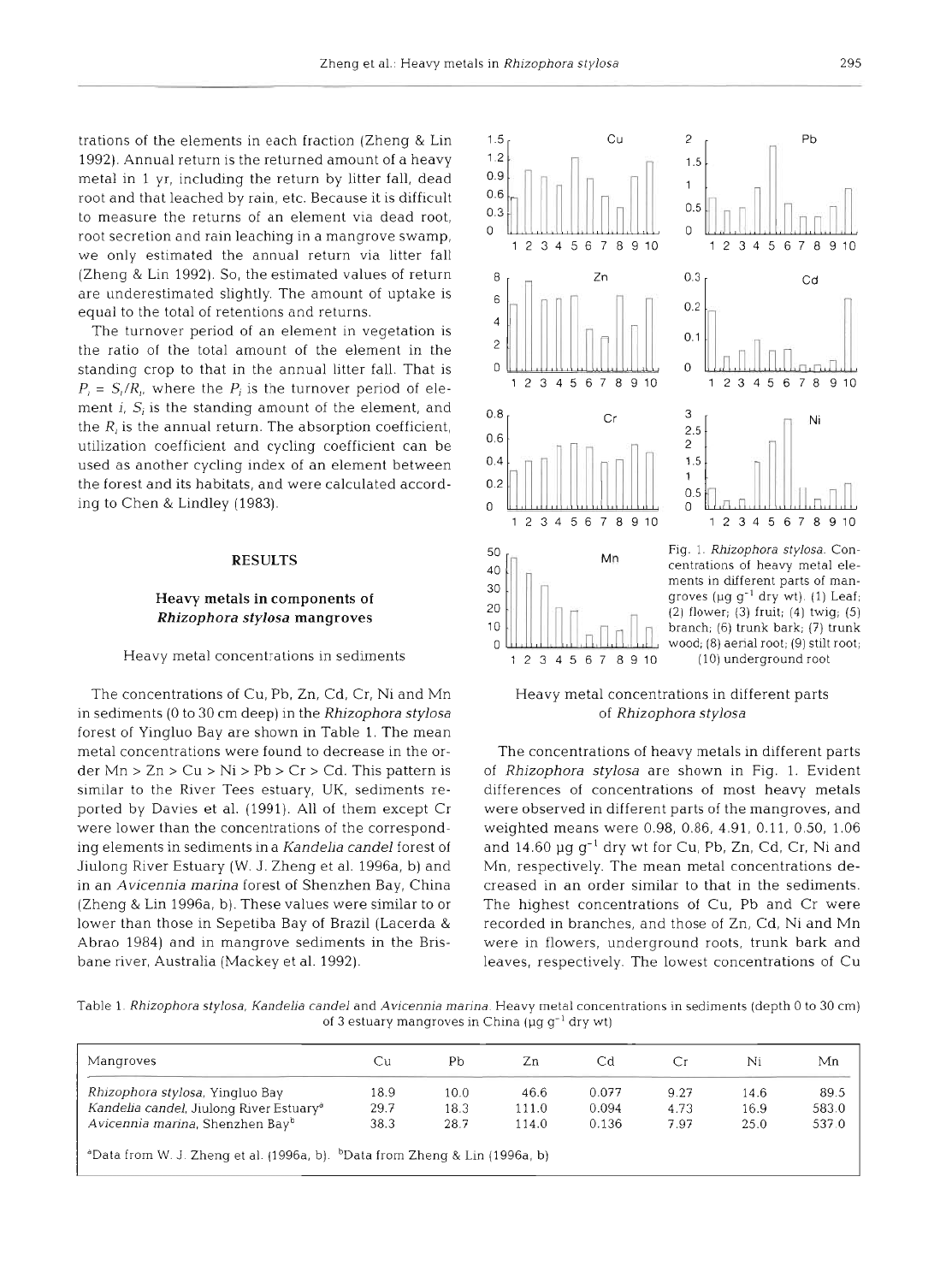50  $0.6$  $0.5$ 40  $1 \quad 2 \quad 3$  $\overline{c}$ 3  $\overline{c}$  $\mathbf{1}$ 1 - 3 Fig. 2. Rhizophora stylosa. Changes of concentrations ( $\mu$ g  $q^{-1}$ dry wt) of heavy metal elements in leaves at different stages of development in mangroves. **(1)** Young leaf (first leaf pair); (2) mature leaf (third leaf pair); (3) yellow leaf (turning yellow

and Ni were in aerial roots and flowers, and Pb, Zn and Cd were lowest in trunk wood, and Cr and Mn were

for senescence)

lowest in leaves and trunk bark, respectively. Heavy metal concentrations in leaves at different developmental stages were also determined. Different changes in heavy metal concentration were found in leaves as they developed (Fig. 2). Pb and Mn concentrations increased gradually with leaf development. Concentrations of Cu, Zn and Ni were similar in young

and mature leaves, higher than those

# Heavy metal concentrations in litter falls and residues on the floor

Pb and Zn were highest in litter fall Table 2 shows the concentrations of heavy metals in different fractions of litter falls. The concentrations of Cu, Cr. flowers or branches (1.31, 0.59, 2.48, 8.25  $\mu$ g g<sup>-1</sup> dry wt. respectively). and lowest in litter fall fruits and leaves  $(0.62, 0.36, 0.52, 5.00 \mu g g^{-1}$  dry wt, respectively). The highest concentrations of Cd and Mn were found in litter fall leaves, and the lowest in litter fall fruits. Concentrations of heavy metals in leaf residue were much higher than those in branch residue, especially of Zn and Pb. It is noteworthy that the concentrations of all the 7 heavy metals except Ni of each fraction in residues were higher than those in litter fall. The concentrations of heavy metals in leaf residue were 1.3 to 28.6 times of those in litter fall leaves, and in branch residue were 1.1 to 3.8 times of those in litter fall branches.

# **<sup>123</sup>**Ability of *Rhizophora stylosa* to absorb heavy metals in soil

The weighted average accumulation coefficients of *Rhizophora stylosa* for 7 elements in topsoil in Yingluo Bay were in the order  $Cd > Mn > Zn > Pb > Ni > Cu = Cr$ (Table 3). Most of them were lower than 0.2, but that of Cd was 1.395. The accumulation coefficients of Cu, Pb, Zn, Cr and Ni in each fraction were lower than 0.2, and those of Mn (except 0.535 for leaf) were lower than 0.5. However, the accumulation coefficients of Cd in leaf, twig and underground root were 1.3 to 3.0, and those in other fractions were lower than 1. The results showed that R. *stylosa* forest had different absorption and accumulation abilities for different heavy metals in natural habitat conditions. Among them, Cd was the easiest to be absorbed, next Mn, and Cr and Cu were the last.

# Amounts and distributions of heavy metals in *Rhizophora stylosa* forest

The standing amounts of Cu, Pb, Zn, Cd, Cr, Ni and Mn in *Rhizophora stylosa* forest in Yingluo Bay were

in yellow leaves. The change in Cr Table 2. Rhizophora stylosa. Concentration of heavy metal elements in litter fall concentration was not evident.  $\qquad \qquad \qquad$  and residues on the floor in a mangrove community (µg g<sup>-1</sup> dry wt)

| Fraction    |        | Сu    | Рb    | Zn     | Cd    | Сr   | Ni   | Мn   |
|-------------|--------|-------|-------|--------|-------|------|------|------|
| Litter fall | Leaf   | 0.62  | 1.06  | 5.00   | 0.224 | 0.36 | 0.76 | 59.6 |
|             | Flower | 1.31  | 2.48  | 6.95   | 0.050 | 0.59 | 0.54 | 34.5 |
|             | Fruit  | 0.69  | 0.52  | 6.29   | 0.034 | 0.44 | 0.32 | 13.3 |
|             | Branch | 1.09  | 1.84  | 8.25   | 0.064 | 0.59 | 2.08 | 19.1 |
| Residue     | Leaf   | 15.50 | 25.00 | 143.00 | 0.476 | 1.18 | 3.32 | 77.2 |
|             | Branch | 4.13  | 1.94  | 16.60  | 0.120 | 0.80 | 1.08 | 38.0 |

Table 3. Rhizophora stylosa. Accumulation coefficient of mangroves from the soil

| Fraction         | Сu    | Pb    | Zn    | Cd    | Сr    | Ni    | Mn    |
|------------------|-------|-------|-------|-------|-------|-------|-------|
| Leaf             | 0.031 | 0.080 | 0.121 | 2.523 | 0.036 | 0.045 | 0.535 |
| Flower           | 0.053 | 0.050 | 0.164 | 0.595 | 0.045 | 0.019 | 0.442 |
| Fruit            | 0.048 | 0.058 | 0.132 | 0.854 | 0.047 | 0.022 | 0.366 |
| Twig             | 0.042 | 0.099 | 0.134 | 1.307 | 0.059 | 0.104 | 0.237 |
| Branch           | 0.064 | 0.188 | 0.139 | 0.867 | 0.061 | 0.149 | 0.220 |
| Trunk bark       | 0.046 | 0.065 | 0.078 | 0.918 | 0.057 | 0.198 | 0.073 |
| Trunk wood       | 0.032 | 0.037 | 0.063 | 0.259 | 0.044 | 0.048 | 0.127 |
| Aerial root      | 0.023 | 0.037 | 0.138 | 0.259 | 0.045 | 0.022 | 0.103 |
| Stilt root       | 0.049 | 0.059 | 0.084 | 0.453 | 0.060 | 0.044 | 0.198 |
| Underground root | 0.060 | 0.096 | 0.134 | 3.014 | 0.053 | 0.059 | 0.123 |
| Weighted average | 0.052 | 0.086 | 0.105 | 1.395 | 0.054 | 0.072 | 0.163 |

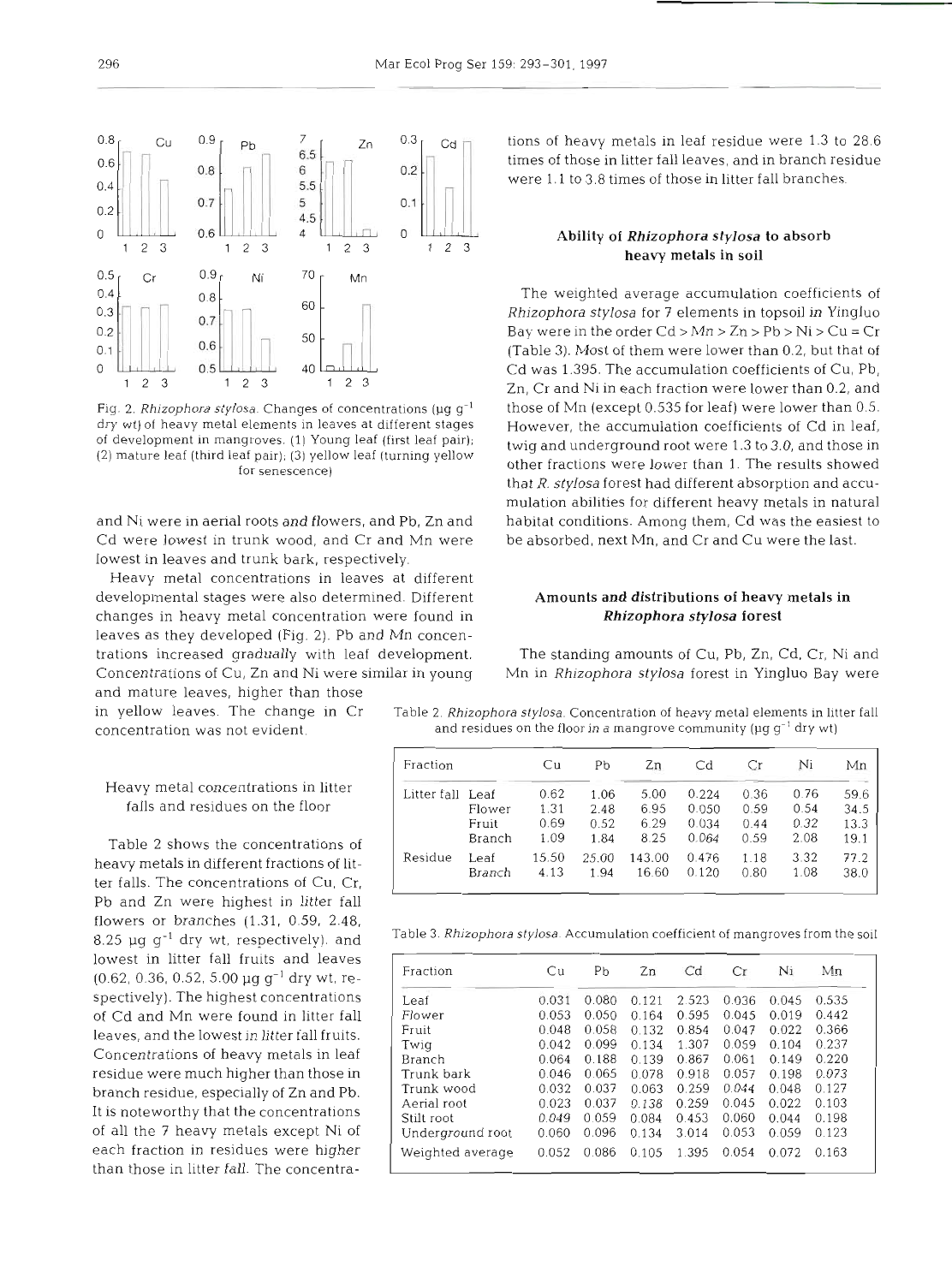28.73, 25.25, 143 68, 3.14, 14.61, 30.87 and 430.39 mg m<sup>-2</sup>, respectively (Table 4). Cd was higher in underground than in aboveground fractions and the others were converse. Compared with other mangroves (Zheng & Lin 1996a, b, W. J Zheng et al. 1996a, b), the amounts of Cu, Zn and Mn were only 53.5, 76.5 and 26.4%) of those of corresponding elements in *Avicennia marina* forest, and 36.3, 42.8 and 5.4% in *Kandelia candel* forest, respectively, whereas the amounts of Cd, Cr and Ni were 4.4, 2.4 and 1.5 times those of corresponding elements In *A. marina* forest, and 2.7, 4.2 and 2.9 times those in K. *candel* forest, respectively.

The residues in *Rhlzophora stylosa* forest in Yingluo Bay were only 35.36 g  $m^{-2}$ . The estimated potential amounts of the 7 heavy metals in the residues were 271.7, 323.5, 1983.8, 8.2, 32.4, 63.0 and 1776.9 µg m<sup>-2</sup> for Cu, Pb, Zn, Cd, Cr, Ni and Mn, respectively, among which the amount in residue leaves made up 63.0, 85.4, 79.7, 64.3, 40.1, 58.3 and 48.0% of the total, respectively (Table 5). It showed that the amounts of the 7 heavy metals in residues were low though concentrations were hlgh. The potential amounts of the 7 elements, except Pb, were also lower than those in the *Kandelia candel* forest *(W. J.* Zheng et al. 1996a, b). and those in the *Avjcennja marlna* forest (Zheng & Lin 1996a, b).

# **Biological cycles of heavy metals in**  *Rhizophora stylosa* **forest**

The annual retention of Cu, Pb, Zn, Cd, Cr, Ni and Mn in the *Rhizophora stylosa* forest in Yingluo Bay was 842.5, 806.9, 4694.2, 95.0, 464.9, 1054.0 and 14 038.9 pg  $m^{-2}$ , respectively, which were in the order Mn  $>$  Zn  $>$  $Ni > Cu > Pb > Cr > Cd$  (Table 6). The retention of Cu,

|  |  | Table 4. Rhizophora stylosa. Total amount of heavy metal elements in the mangrove community ( $\mu$ g m <sup>-2</sup> ) |
|--|--|-------------------------------------------------------------------------------------------------------------------------|
|  |  |                                                                                                                         |

| Fraction                                 | Biomass <sup>a</sup> (q m <sup>-2</sup> ) | Cu      | Pb         | Zn       | Cd        | Cr      | Ni         | Mn $(x10^3)$ |
|------------------------------------------|-------------------------------------------|---------|------------|----------|-----------|---------|------------|--------------|
| Leaf                                     | 685.1                                     | 405.6   | 540.5      | 3877.7   | 133.6     | 226.1   | 448.1      | 32.82        |
| Flower and fruit                         | 17.6                                      | 16.2    | 10.1       | 111.6    | 1.1       | 7.6     | 5.6        | 0.59         |
| Twig                                     | 198.6                                     | 156.5   | 196.8      | 1239.3   | 20.1      | 108.2   | 301.9      | 4.21         |
| Branch                                   | 4 1 3 3 .5                                | 5501.5  | 7771.0     | 26826.4  | 276.9     | 2323.0  | 8969.7     | 81.43        |
| Dead branch                              | 188.2                                     | 436.6   | 297.4      | 1364.5   | 14.9      | 122.0   | 265.4      | 2.80         |
| Trunk bark                               | 1392.4                                    | 1 208.6 | 906.5      | 5082.3   | 98.9      | 738.0   | 4 0 2 4 .0 | 9.13         |
| Trunk wood                               | 5547.7                                    | 3339.7  | 2047.1     | 16310.2  | 111.0     | 2280.1  | 3844.6     | 63.24        |
| Aerial root                              | 86.5                                      | 37.5    | 32.2       | 555.3    | 1.7       | 36.4    | 27.9       | 0.79         |
| Stilt root                               | 7371.6                                    | 6759.9  | 4 3 3 4 .6 | 28897.5  | 258.0     | 4069.2  | 4710.6     | 130.48       |
| Underground root                         | 9536.8                                    | 10872.0 | 9117.2     | 59414.3  | 2 2 2 2 1 | 4701.6  | 8268.4     | 104.90       |
| Total                                    | 29 1 58.0                                 | 28734.1 | 25 25 3.4  | 143679.1 | 3138.3    | 14612.2 | 30866.2    | 430.39       |
| <sup>a</sup> Data from Lin et al. (1992) |                                           |         |            |          |           |         |            |              |

Table 5. Rhizophora stylosa. Total amount of heavy metal elements in residues on the floor of mangroves ( $\mu$ g m<sup>-2</sup>)

| Fraction                                 | Residues <sup>a</sup> (q m <sup>-2</sup> ) | Сu             | Рb            | $_{\rm Zn}$     | Сd           | Сr           | Ni           | Мn             |
|------------------------------------------|--------------------------------------------|----------------|---------------|-----------------|--------------|--------------|--------------|----------------|
| Residue leaves<br>Residue branches       | 11.05<br>24.31                             | 171.3<br>100.4 | 276.3<br>47.2 | 1580.2<br>403.6 | 5.26<br>2.92 | 13.0<br>19.4 | 36.7<br>26.3 | 853.1<br>923.8 |
| Total                                    | 35.36                                      | 271.7          | 323.5         | 1983.8          | 8.18         | 32.4         | 63.0         | 1776.9         |
| <sup>a</sup> Data from Lin et al. (1992) |                                            |                |               |                 |              |              |              |                |

Table 6. Rhizophora stylosa. Annual retentions of heavy metal elements in mangroves ( $\mu$ g m<sup>-2</sup> yr<sup>-1</sup>)

| Fraction                                 | Annual increment <sup>a</sup> (q m <sup>-2</sup> ) | Cu    | Рb    | Zn     | Cd   | Сr    | Ni     | Мn         |
|------------------------------------------|----------------------------------------------------|-------|-------|--------|------|-------|--------|------------|
| Twig                                     | 198.65                                             | 156.5 | 196.9 | 1239.6 | 20.1 | 108.3 | 301.9  | 4 2 1 1 .4 |
| Perennial branch                         | 104.16                                             | 126.0 | 195.8 | 676.0  | 7.0  | 58.5  | 226.0  | 2052.0     |
| Trunk bark                               | 35.09                                              | 30.5  | 22.8  | 128.1  | 2.5  | 18.6  | 101.4  | 230.2      |
| Trunk wood                               | 139.80                                             | 84.2  | 51.6  | 411.0  | 2.8  | 57.5  | 96.9   | 1593.7     |
| Aboveground root                         | 187.94                                             | 171.3 | 110.0 | 742.2  | 6.6  | 103.5 | 119.4  | 3308.0     |
| Underground root                         | 240.33                                             | 274.0 | 229.8 | 497.3  | 56.0 | 118.5 | 208.4  | 2643.6     |
| Total                                    | 905.97                                             | 842.5 | 806.9 | 4694.2 | 95.0 | 464.9 | 1054.0 | 14 038.9   |
| <sup>a</sup> Data from Lin et al. (1992) |                                                    |       |       |        |      |       |        |            |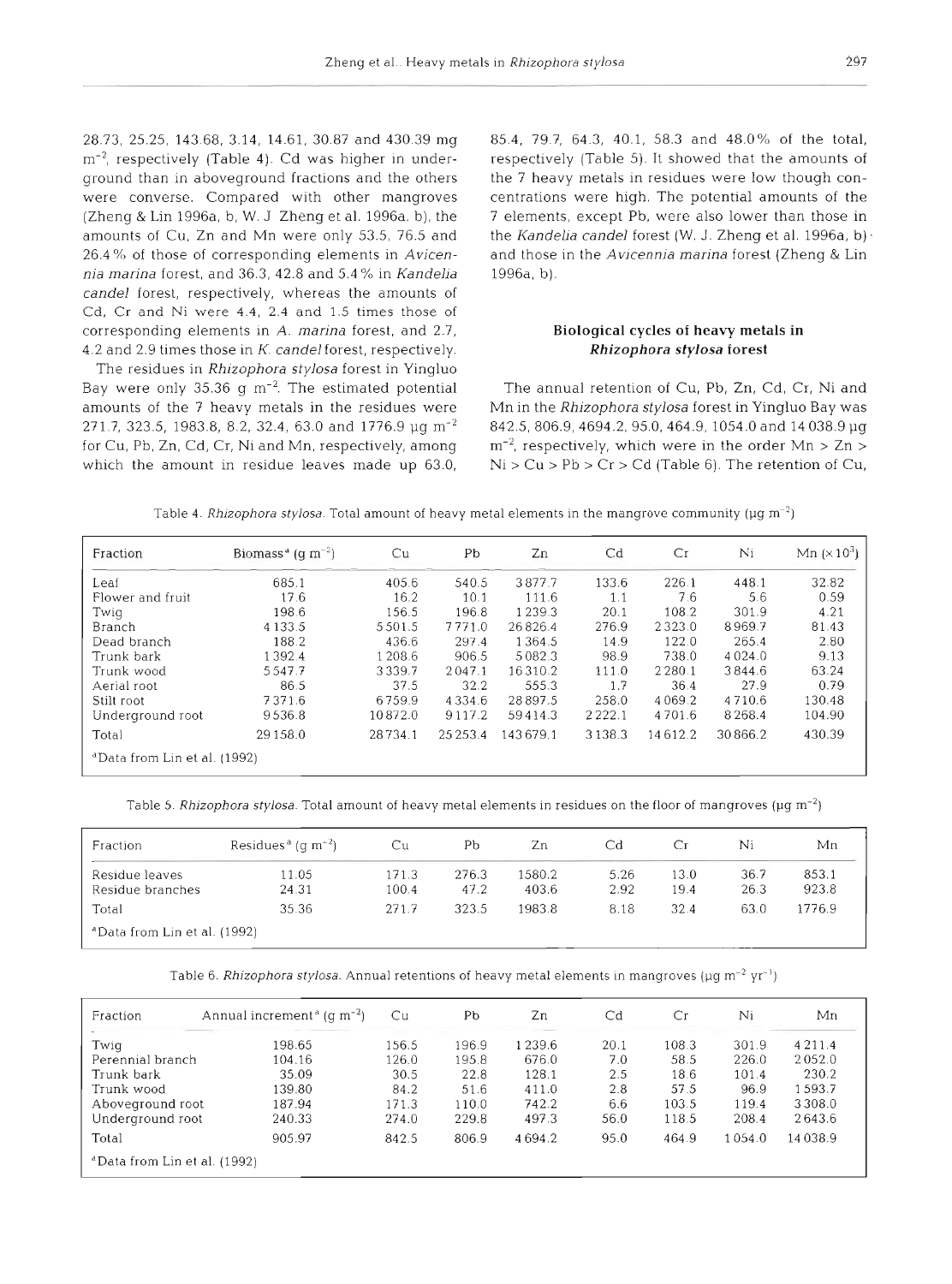Pb, Zn, Cd, Cr, Ni and Mn in the root accounted for 48.8, 42.1, 26.4, 65.9, 47.0, 31.1 and 42.4% of the total, respectively. The annual retention of Cu. Pb, Zn and Mn was only 20 7, 61.2. 28.7 and 13.0% of that of corresponding elements, respectively, by comparison with *Avicennia marina* mangroves (Zheng & Lin 1996a, b) and was 10.6, 22.3, 15.4 and 2.1 % of corresponding elements by comparison with *Kandelia candel* mangroves *(W.* J. Zheng et al. 1996a, b).

Annual return of Cu, Pb, Zn, Cd, Cr, Ni and Mn in *Rhizophora stylosa* mangroves was 509.2, 806.2, 4114.3, 146.0, 294.6, 573.7 and 39653.1  $\mu$ g m<sup>-2</sup>, respectively, with the order Mn > Zn > Pb > Ni > Cu > Cr > Cd (Table 7). Litter fall leaves were the main route of return, and their return amounts of Cu, Pb, Zn, Cd, Cr, Ni and Mn were 75.8, 82.0, 75.8, 95.8, 75.8, 82.8 and 93.8% of the total, respectively.

The annual uptakes of Cu, Pb, Zn, Cd, Cr, Ni and Mn in *Rhizophora stylosa* mangroves were 1351.7, 1613.1, 8808.4, 240.7, 759.5, 1627.7 and 53 692.0 yg m-2, in which the retention ratios were 62.3, 50.0, 53.3, 39.4, 61.2, 64.8 and 26.1 **0/0** of the total, and the return ratios were 37.7, 50.0, 46.7, 60.6, 38.8, 35.2 and 73.9% of the total for Cu, Pb, Zn, Cd, Cr, Ni and Mn, respectively. That is, retention >return for Cu, Zn, Cr and Ni; return > retention for Cd and Mn; and retention = return for Pb. Relations among annual uptakes, retentions and returns are summarized in Fig. 3.

The calculated turnover periods of Cu, Pb, Zn, Cd, Cr, Ni and Mn of *Rhizophora stylosa* mangroves in Yingluo Bay were 56, 31, 35, 22, 50, 54 and 11 yr, respectively. These indicated that the speeds of turnover were in the order  $Mn > Cd > Pb > Zn > Cr >$ Ni > Cu in R. *stylosa* mangroves. Compared with other elements in this forest, the turnover periods of Cu, Pb, Zn, Cd, Cr and Ni were longer than K, Na, Mg, Cl, indicating that the turnover ratios of heavy metals, except Mn, were rather low. The turnover periods of the 7 heavy metals except Pb in *R. stylosa* were much longer than those of corresponding elements in **Kan***delia candel (W* J. Zheng et al. 1996a, b).

The absorption coefficient sequence of the 7 heavy metals was  $Cd > Mn > Pb = Zn > Ni > Cu = Cr (Table 8).$ The utilization coefficient sequence, however, was in



Fig. 3. Rhizophora stylosa. Biological cycling of heavy metal elements in the mangrove community ( $\mu$ g m<sup>-2</sup> yr<sup>-1</sup>)

the order  $Mn > Cd > Pb = Zn > Cr = Ni > Cu$ . The sequence of cycling coefficients was the same as the utilization coefficient which suggested that the flows of Mn and Cd were high, while those of Cu, Cr and Ni were low, coinciding with the conclusion of the turnover analysis.

## **DISCUSSION**

Mangrove wetlands are generally considered to be apt to trap heavy metals, because of their high organic material content and tiny sediment grain size. But the concentrations of Cu, Pb, Zn, Cd, Cr, Ni and Mn of sediments (0 to 30 cm deep) in the *Rhizophora stylosa*  forest of Yingluo Bay were relatively low, especially Mn, Zn, Pb and Cd, compared with other mangrove estuar-

e 7. *Rhizophora stylosa*. Annual return of heavy metal elements in mangrove community (µg m<sup>-2</sup> yr<sup>-1</sup>)

| Fraction      | Annual amount <sup>a</sup> (q m <sup>-2</sup> ) | Сu.   | Pb    | Zn          | Cd    | Cr    | Ni    | Мn       |
|---------------|-------------------------------------------------|-------|-------|-------------|-------|-------|-------|----------|
| Fall leaves   | 623.9                                           | 386.2 | 661.3 | 3 1 1 9 . 5 | 139.8 | 223.4 | 474.8 | 37 183.8 |
| Fall flowers  | 16.2                                            | 21.2  | 40.2  | 112.5       | 0.8   | 9.6   | 8.8   | 558.6    |
| Fall fruits   | 104.3                                           | 72.1  | 54.5  | 657.2       | 3.6   | 45.6  | 33.4  | 1389.7   |
| Fall branches | 27.3                                            | 29.7  | 50.2  | 225.1       | 1.8   | 16.0  | 56.7  | 521.0    |
| Total         | 771.9                                           | 509.2 | 806.2 | 4 1 1 4 .3  | 146.0 | 294.6 | 573.7 | 39653.1  |
|               | <sup>3</sup> Data from F Z. Zheng et al. (1996) |       |       |             |       |       |       |          |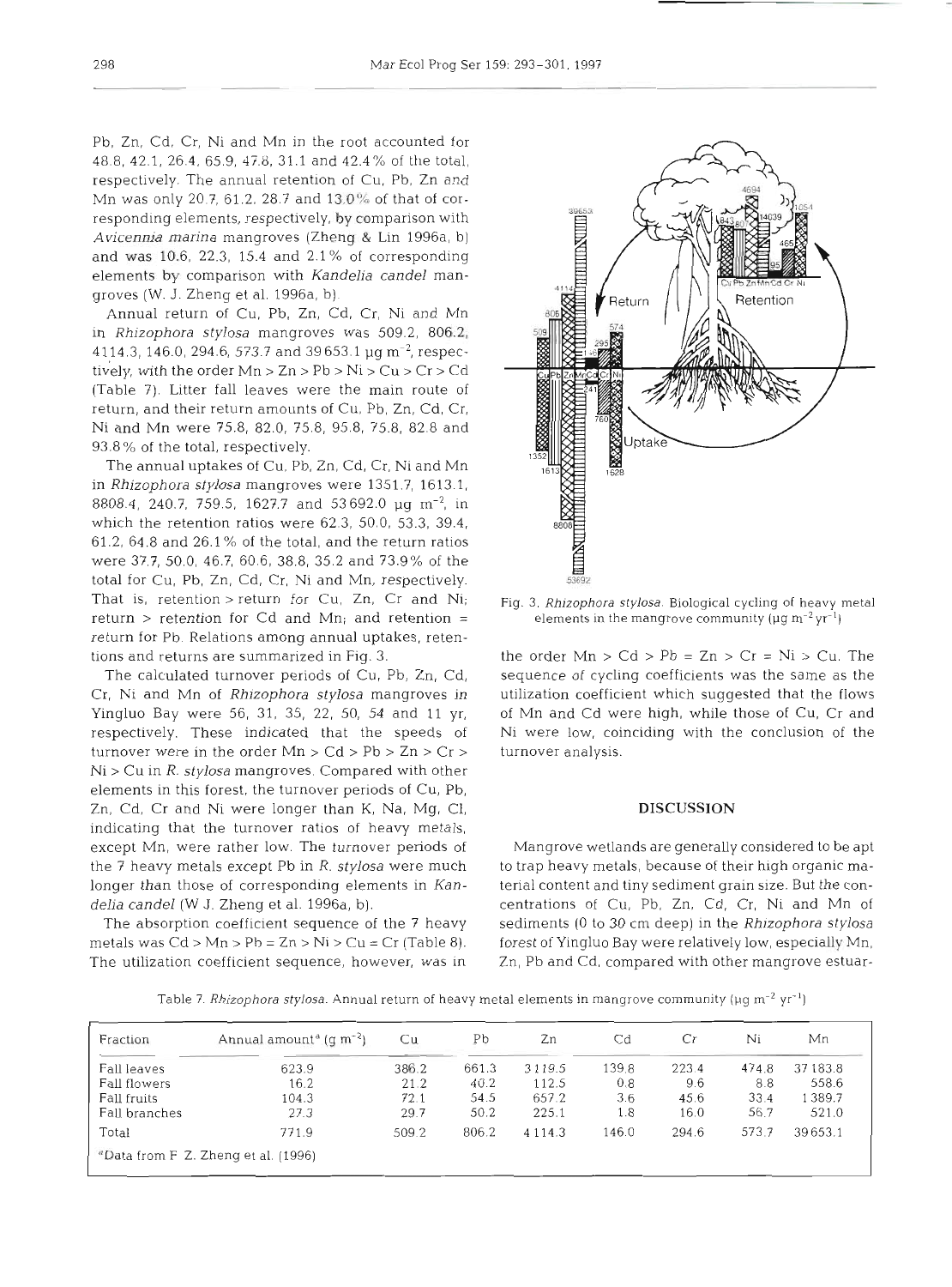|                                             | Cυ     | Рb     | Zn     | Сd     | Сr     | Ni     | Мn      |
|---------------------------------------------|--------|--------|--------|--------|--------|--------|---------|
| Total amount $(mg m^{-2})$                  | 28.73  | 25.25  | 143.68 | 3.14   | 14.61  | 30.87  | 430.39  |
| Yearly uptake $(\mu q m^{-2})$              | 1351.7 | 1613.1 | 8808.4 | 241.7  | 759.5  | 1627.7 | 53692.0 |
| Yearly return ( $\mu q$ m <sup>-2</sup> )   | 509.2  | 806.2  | 4114.3 | 146.0  | 294.6  | 573.7  | 39653.1 |
| Soil (depth 0 to 30 cm) (mg $m^{-2}$ )      | 2664.9 | 1410.0 | 6570.6 | 10.9   | 1307.1 | 2058.6 | 12619.5 |
| Absorption coefficient <sup>®</sup>         | 0.0005 | 0.0011 | 0.0013 | 0.0221 | 0.0006 | 0.0008 | 0.0043  |
| Utilization coefficient <sup>b</sup>        | 0.047  | 0.064  | 0.061  | 0.077  | 0.052  | 0.053  | 0.125   |
| Cycle coefficient <sup><math>c</math></sup> | 0.377  | 0.500  | 0.467  | 0.606  | 0.388  | 0.352  | 0.739   |

Table 8. Rhizophora stylosa. Absorption coefficient, utilization coefficient and cycle coefficient in the mangrove community

(depth 0 to 30 cm)

 $\Phi$ Utilization coefficient: Ratio of element absorption amount in unit time and unit area to total amount of that element remaining in the forest

'Cycle coefficient: Rat10 of the amount of element returned to environment to uptake amount of that element in unit time and unit area

ies. This suggests that the sediments of the R. stylosa forest were less polluted by heavy metals. It is true that the areas along the Lianjiang River and the coast were less developed than other areas of China and very few industrial activities had been carried out in these areas.

Concentrations of heavy metals were higher in residues than in litter falls of Rhizophora stylosa (Table 2). Similar results had also been observed in other mangrove wetlands (W. J. Zheng et al. 1996a, b). It might arise mainly from the adsorption by residues of heavy metals from the environment. The residues on the floor were the putrid leaves and branches that were litter fall remaining on the surface of the topsoil, most of which were decomposed or halfdecomposed. This organic detritus directly came into contact with soil and sea-water, and adsorbed heavy metals. Lin & Chen (1989) also showed that the litter fall and residue leaves of Kandelia candel were evidently able to adsorb Hg. Mangrove litter falls are an important food and energy source for a variety of aquatic organisms and they have impacts on coastal productivity and quantity, including cultures of e.g. oysters, clams, crabs, shrimps, and fishes. The residues with high potential concentrations of heavy metals were unfavorable to the animals that fed on residues on the floor. Yet, the residues loaded heavily with contaminant such as heavy metals can often be shifted seawards with tidal flow, which would alleviate the accumulation and recycling of contaminants in mangrove zone in a way. It is true that there were only a few residues and low potential amounts of heavy metals on the floor (Table 5).

Our results showed that the absorption ability of Rhizophora stylosa for 7 heavy metals were different and the distributions of heavy metals in the plant were also different, revealing the distinguishing features of R. stylosa's absorption and accumulation for various heavy metals under the complex environment. Concentrations of Cu, Zn and Mn in *R. stylosa* were lower<br>than those in centrations of Cu, Zn and Mn in *R. stylosa* were lower<br>del forest at the Jiulong River estuary (W. J. Zhenget al. 1996a, b) and the Avicennia marina f

of the storage amount, indicating that the amounts of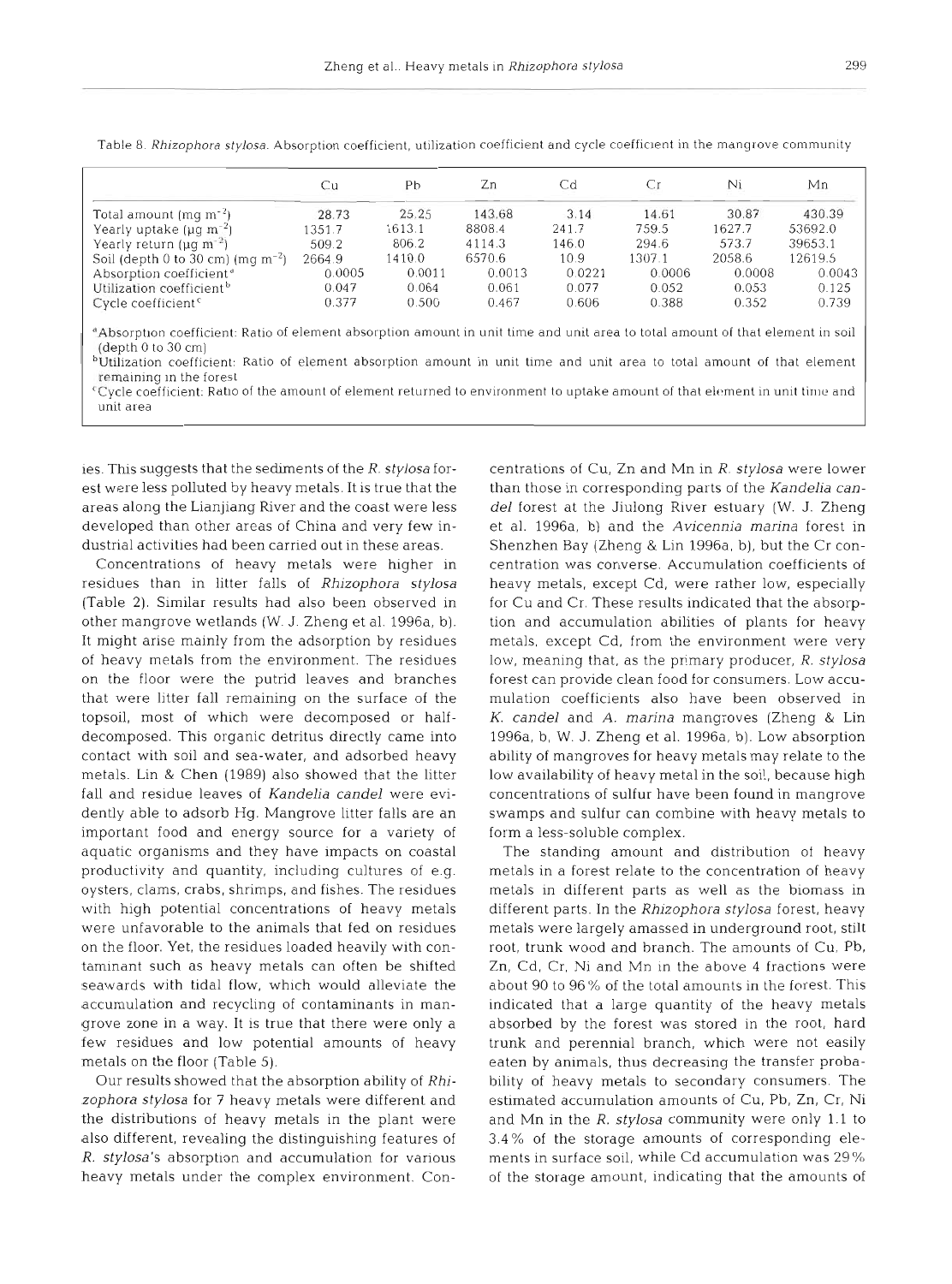heavy metals in the mangrove ecosystem were mainly stored in the sediments, and the amounts in the mangroves were small.

With the development of leaves from young to old, the changes in concentrations of heavy metals in leaves indicated that Pb, Cd and Mn were apt to be accumulated in older leaves, whereas Cu, Zn and Ni were not. Cu, Zn and Mn are essential elements of plants, and the decreasing of concentrations of Cu and Zn in old leaves may be because they were translocated and reused, but Mn was not. It has been reported that some essential elements were transferred and reutilized in many plant species before defoliation, while toxic materials were accumulated in older leaves and then removed via defoliation (Killingbeck 1985). The translocation efficiency of essential elements might he affected by the content level in plant and soil. High translocation happens when a plant lacks in the element, otherwise low or no translocation.

## **CONCLUSION**

The concentrations of Cu, Pb, Zn, Cd, Cr, Ni and Mn of sediments (0 to 30 cm deep) in Rhizophora stylosa forest of Yingluo Bay were 18.9, 10.0, 46.6, 0.077, 9.27, 14.6 and 89.5  $\mu$ g g<sup>-1</sup> dry wt, respectively. It is rather low compared with other mangrove zones, especially for Mn, Zn, Pb and Cd. This suggests that the sediments of the R. stylosa forest were clear and less polluted by heavy metals.

Evident differences were found in the concentration of heavy metals among different parts of the plant. The weighted means were 0.98, 0.86, 4.91, 0.11, 0.50, 1.06 and  $14.60 \mu g g^{-1}$  dry wt for Cu, Pb, Zn, Cr, Cd, Ni and Mn, respectively. The highest concentration of Cu was in branch and underground root; Pb in branch, Zn in flower, Cd in underground root and leaf, Cr in branch, bark, stilt root and twig, Ni in branch and bark, and Mn in leaf, flower and fruit.

The absorption abilities of Rhizophora stylosa for various heavy metals were different. Cd is the easiest to be absorbed and next was Mn. The absorption abilities for different elements decreased in the order  $Cd > Mn > Zn > Pb > Ni > Cu = Cr$  The accumulation ability of R. stylosa for the heavy metals, except Cd, were very low, and the weighted means of accumulation coefficients were lower than 0.2 (Cd, 1.4). It showed that R. stylosa mangroves, as the primary producer, can provide clean food for the consumers.

The standing amounts of Cu, Pb, Zn, Cd, Cr, Ni and Mn in Rhizophora stylosa mangroves were 28.73, 25.25, 143.68, 3.14, 14.61, 30.87 and 430.39 mg m<sup>-2</sup>, among which about 90 to 96% was stored in the parts difficult to consume by animals. It would decrease the

transfer probabilities of heavy metals to secondary consumers. The residues loaded heavily with contaminant can be shifted seawards with tidal flow, alleviating the accumulation and recycling of contaminants in a mangrove zone in a way.

Different changes of heavy metal concentration were found in the leaves as they developed. Pb, Cd and Mn were apt to be accumulated in older leaves, whereas Cu, Zn and Ni were not. Cu and Zn are essential elements for plants, and the decreasing of concentrations of Cu and Zn indicated that they were translocated and reused.

Annual absorbed amounts of heavy metals were in the order  $Mn > Zn > Ni > Pb > Cu > Cr > Cd$ , and were 53692.0, .8808.4, 1627.7, 1613.1, 1351.7, 759.5 and 241.7  $\mu$ g m<sup>-2</sup> yr<sup>-1</sup> Annual retentions were 842.5, 806.9, 4694.2, 95.0, 464.9, 1054.0 and 14 038.9 pg **m-2** yr-' for Cu, Pb, Zn, Cd, Cr, Ni and Mn, respectively. Annual returns were 509.2, 806.2, 4114.3, 146.0, 294.6, 573.7 and 39 653.1  $\mu$ g m<sup>-2</sup> yr<sup>-1</sup> for Cu, Pb, Zn, Cd, Cr, Ni and Mn, respectively. The turnover periods were in the order  $Cu > Ni > Cr > Zn > Pb > Cd > Mn$ , and were 56, 54, 50, 35, 31, 22 and l1 yr. All the turnover periods of heavy metals, except Mn, were longer than some nutrient elements, i.e. K, Na, Mg, Cl, showing that the heavy metals usually flow more slowly than nutrient elements.

Acknowledgements. This work was supported by a China Nation Science Foundation grant to W.J.Z. The authors thank 3 anonymous reviewers for comments on a previous version of this paper and F. Z. Zheng, for providing litter fall samples.

## LITERATURE CITED

- Chen LZ, Lindley DK (1983) Nutrient cycling in Hampsfell bracken grassland ecosystem, England. Acta Bot Sin 25: 67-74
- Davies CA, Tomlinson K, Stephenson T (1991) Heavy metals in River Tees estuary sediments. Environ Technol 12:961-972
- Killingbeck KT (1985) Autumnal resorption and accretion of trace metals in gallery forest trees. Ecology 66:283-286
- Lacerda LD, Abrao JJ (1984) Heavy metal accumulation by mangrove and saltmarsh intertidal sediments. Rev Bras Bot 7:49-52
- Larcher W (1975) Physiological plant ecology. Springer-Verlag, Berlin
- Lin P (1988) Mangrove vegetation. China Ocean Press, Beijing
- Lin P, Chen RH (1989) Role of mangrove in mercury cycling and removal in Jiulong Estuary. Acta Ocean Sin 11. 242-247
- Lin P, Hu JT (1983) The mangrove communities in Guangxi. Acta Bot Sin 24:95-97
- Lin P, Yin Y, Lu CY (1992) Biomass and productivity of *Rhizo*phora *stylosa* community in Yingluo Bay of Guangxi, China. J Xiamen Uni (Nat Sci) 31:199-202
- Lin P, Yin Y, Lu CY (1993) Study on the accumulation and biological cycles of K, Ca and Mg in Rhizophora *stylosa* mangrove community in Guangxi. Acta Bot Sin 35:703-709